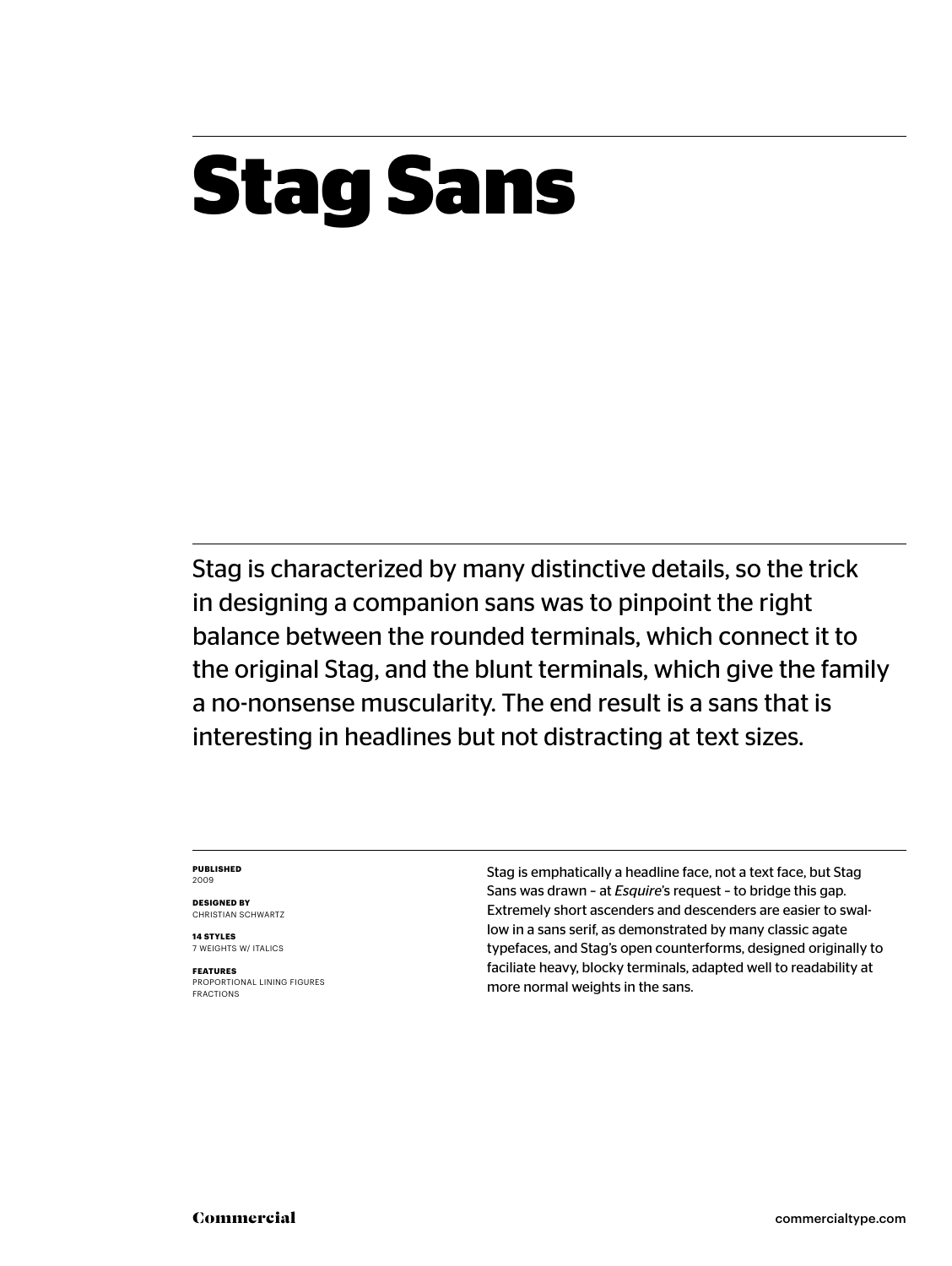Stag Sans Thin *Stag Sans Thin Italic* Stag Sans Light *Stag Sans Light Italic* Stag Sans Book *Stag Sans Book Italic* Stag Sans Medium *Stag Sans Medium Italic* **Stag Sans Semibold** *Stag Sans Semibold Italic* **Stag Sans Bold** *Stag Sans Bold Italic* Stag Sans Black *Stag Sans Black Italic*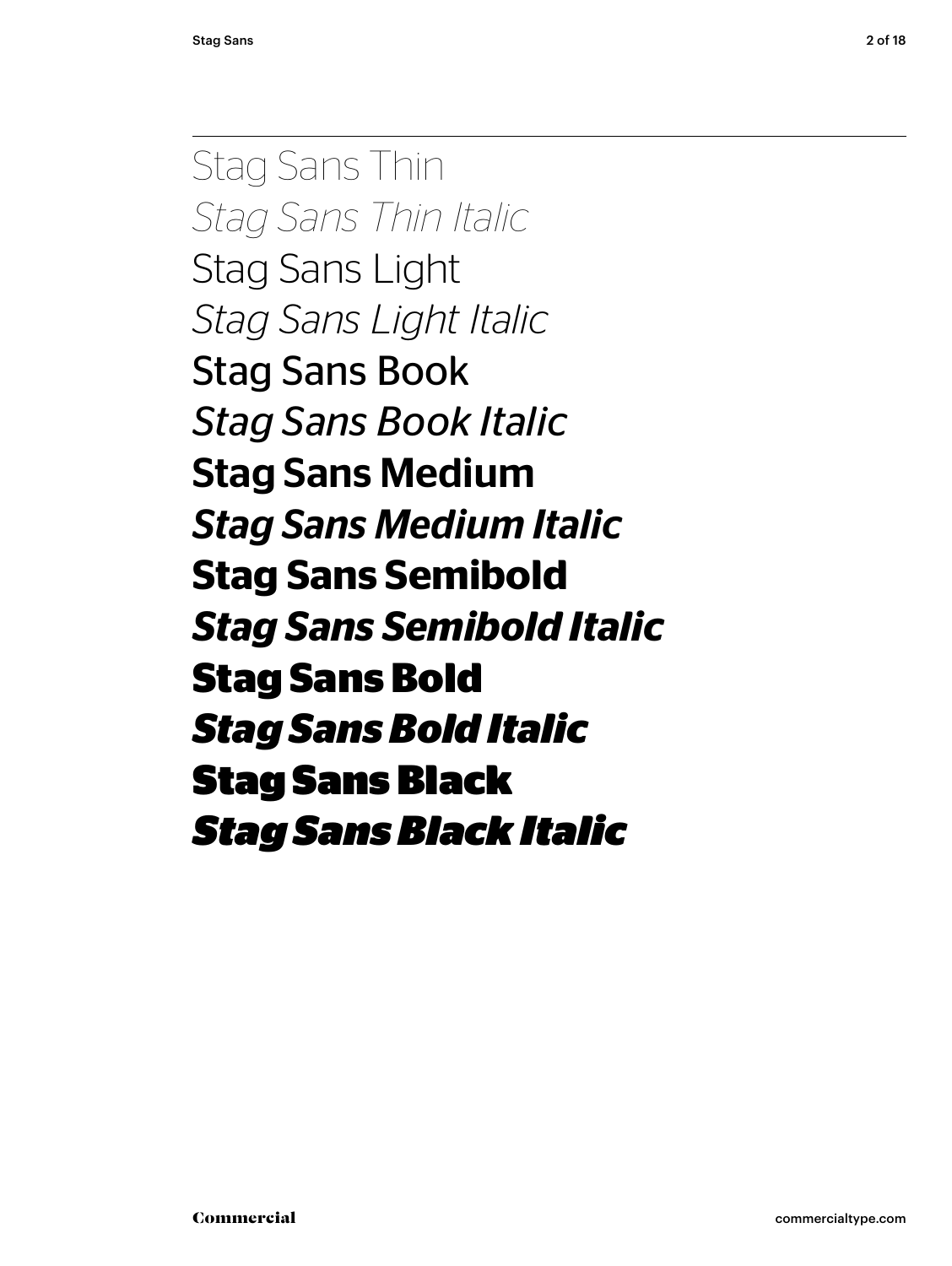## $PH()$   $()$   $\rightarrow$   $F()$ Manifestations

STAG SANS THIN, 70 PT

# *AHISTORICAL Convergences*

STAG SANS THIN ITALIC, 70 PT

# OUTREMONT Mercier-Ouest

STAG SANS LIGHT, 70 PT

## *AHMEDABAD Johannesburg*

STAG SANS LIGHT ITALIC, 70 PT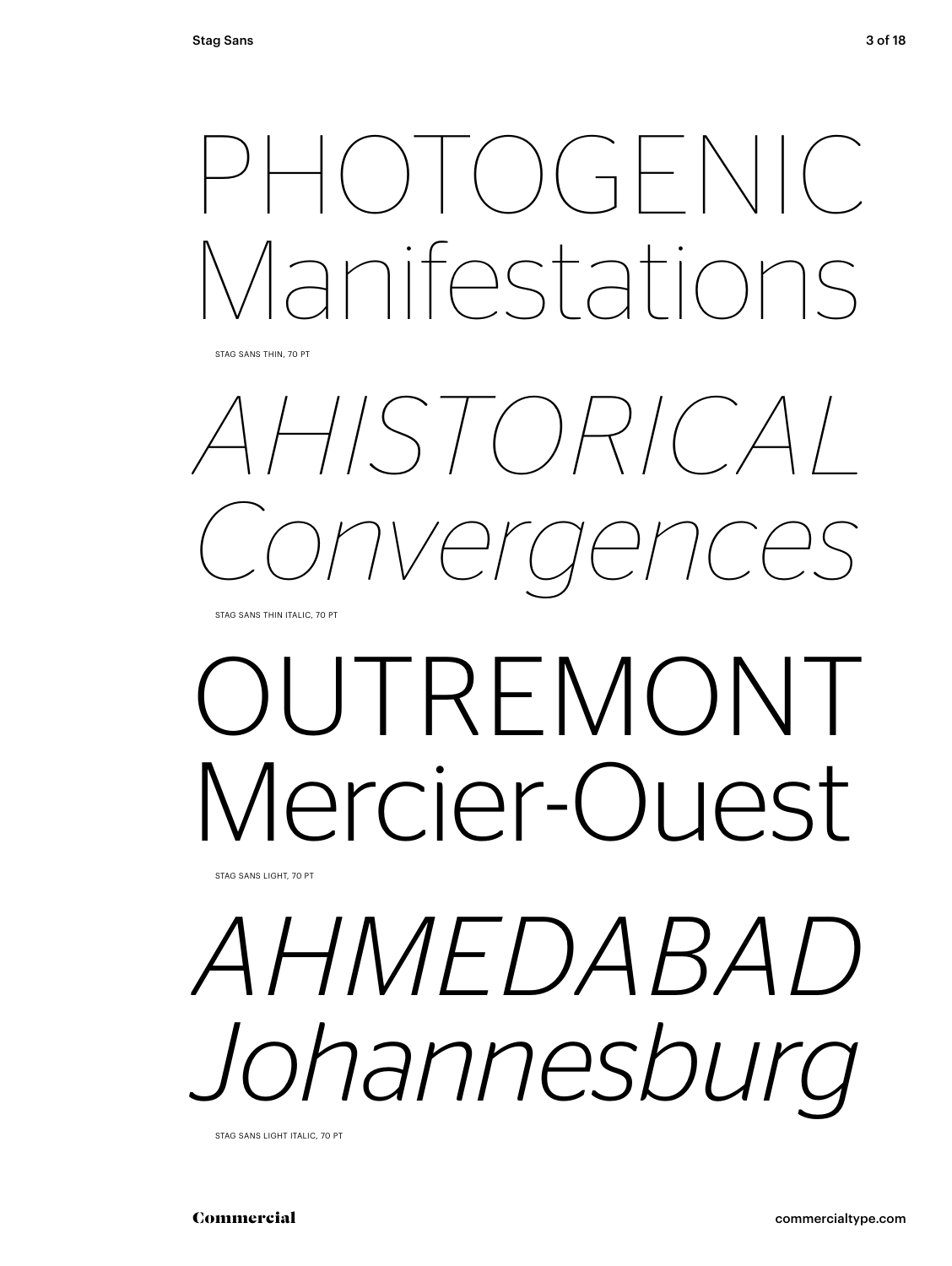## GUANGZHOU Infrastructure

STAG SANS BOOK, 70 PT

# *ØKONOMISK Communauté*

STAG SANS BOOK ITALIC, 70 PT

### AUTONOMIA Etymological STAG SANS MEDIUM, 70 PT

*LINGUISTICS Demographic*

STAG SANS MEDIUM ITALIC, 70 PT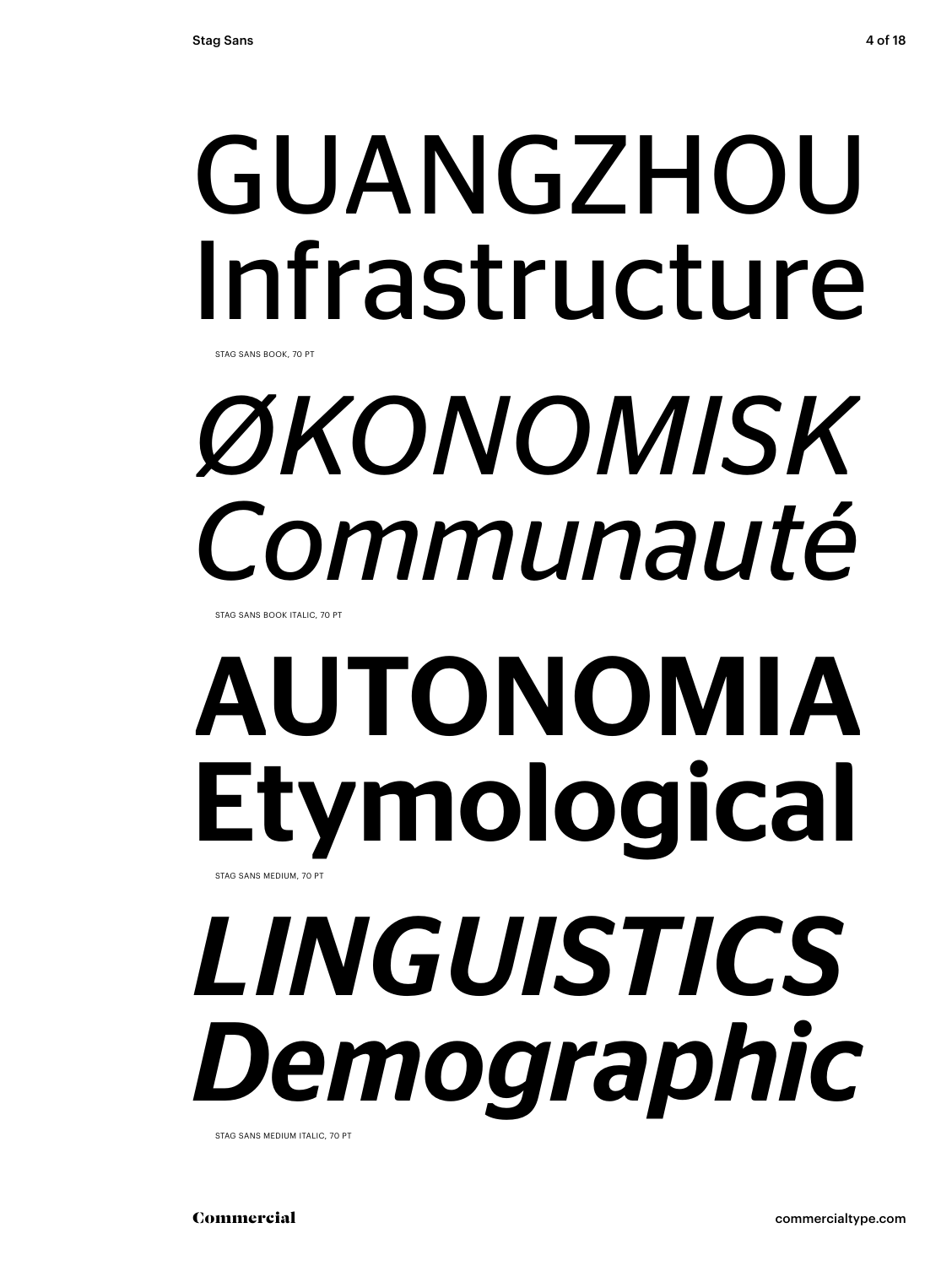# **MODERNITY Jurisdictions**

STAG SANS SEMIBOLD, 70 PT

# *INFLUENCES Reconstructs*

STAG SANS SEMIBOLD ITALIC, 70 PT

# **DEVELOPER Prehistórica**

STAG SANS BOLD, 70 PT

## *ARGENTINA Semnificativ*

STAG SANS BOLD ITALIC, 70 PT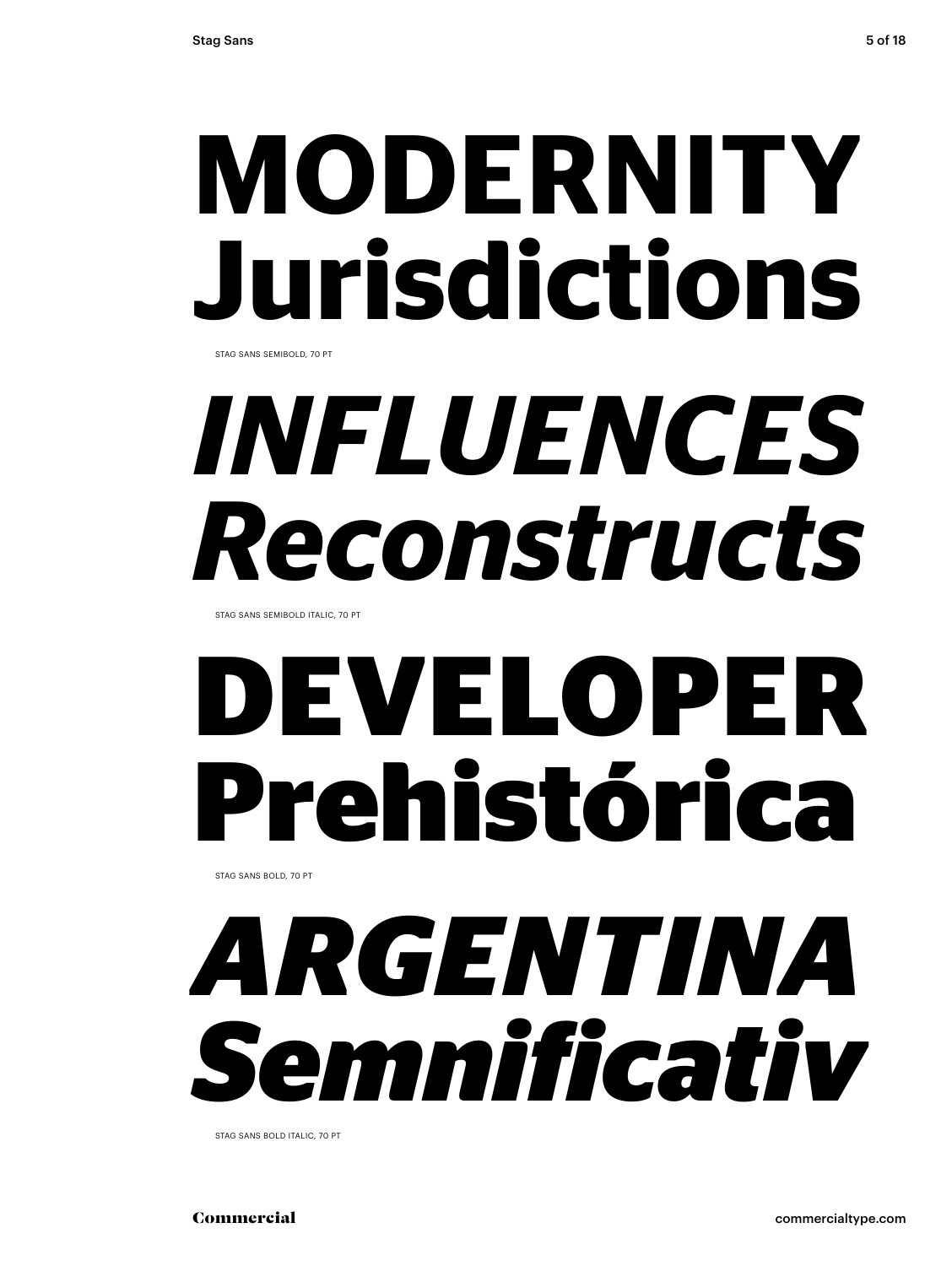# FABRIQUÉS Informative

STAG SANS BLACK, 70 PT

## DUCTIO mdan

STAG SANS BLACK, 70 PT

### *HONDURAS Etimologică* STAG SANS BLACK ITALIC, 70 PT [ALTERNATE a]

*PENINSULA Velocissimo*

STAG SANS BLACK ITALIC, 70 PT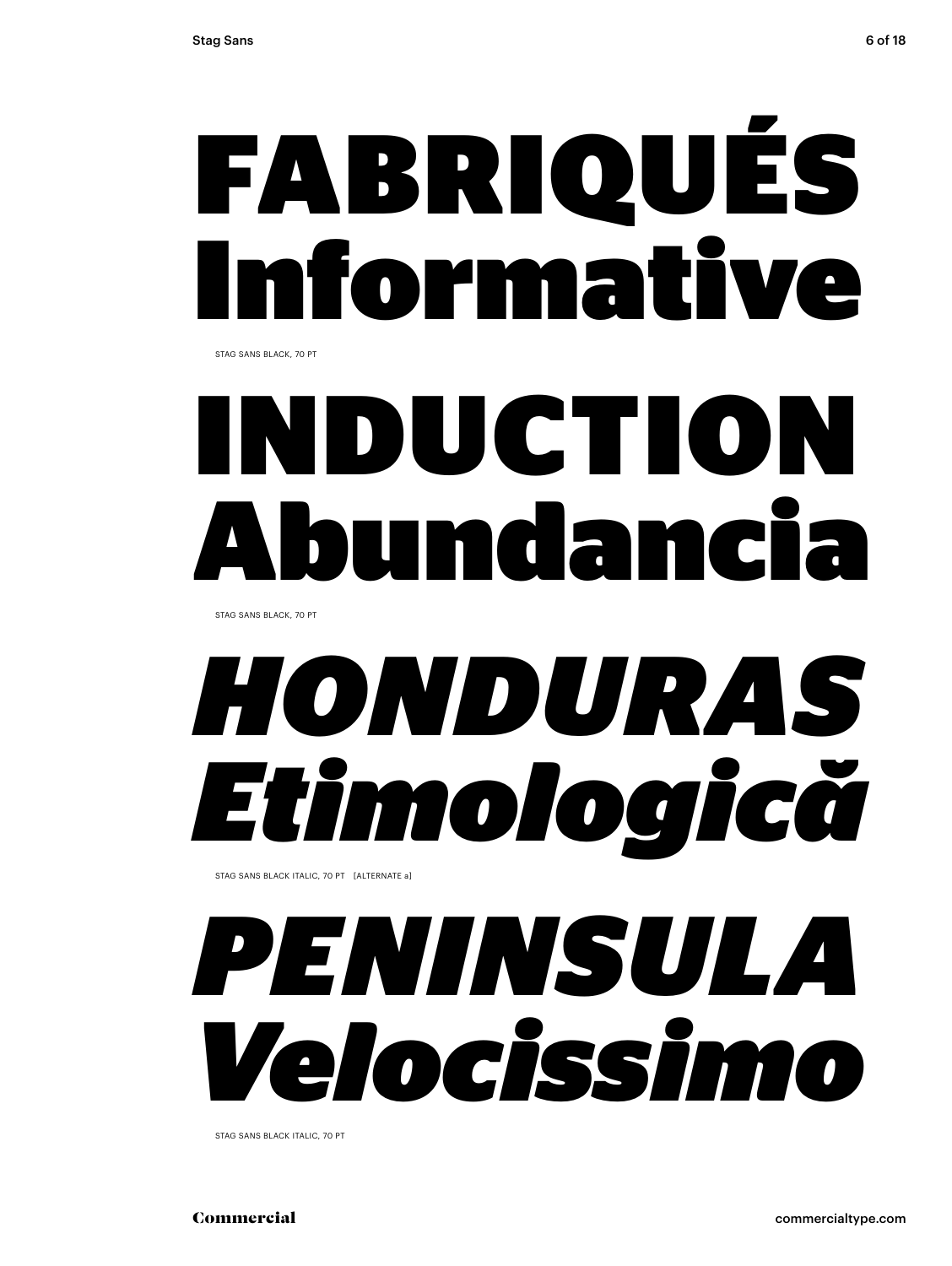Provincial Nature Reserve BOSTON OPERA HOUSE *Sisällissodan aikana ja sen*

STAG SANS THIN, THIN ITALIC, 40 PT

An average of 1825.61 km PÄIJÄNNE TAVASTLAND *Convention of Kanagawa*

STAG SANS LIGHT, LIGHT ITALIC, 40 PT

### Fundamental processes MĀKAHA, WAIMĀNALO *Pukaskwa National Park*

STAG SANS BOOK, BOOK ITALIC, 40 PT

### Közigazgatási felosztás HÖFUÐBORGARSVÆÐI *Contemporary ceramics*

STAG SANS MEDIUM, MEDIUM ITALIC, 40 PT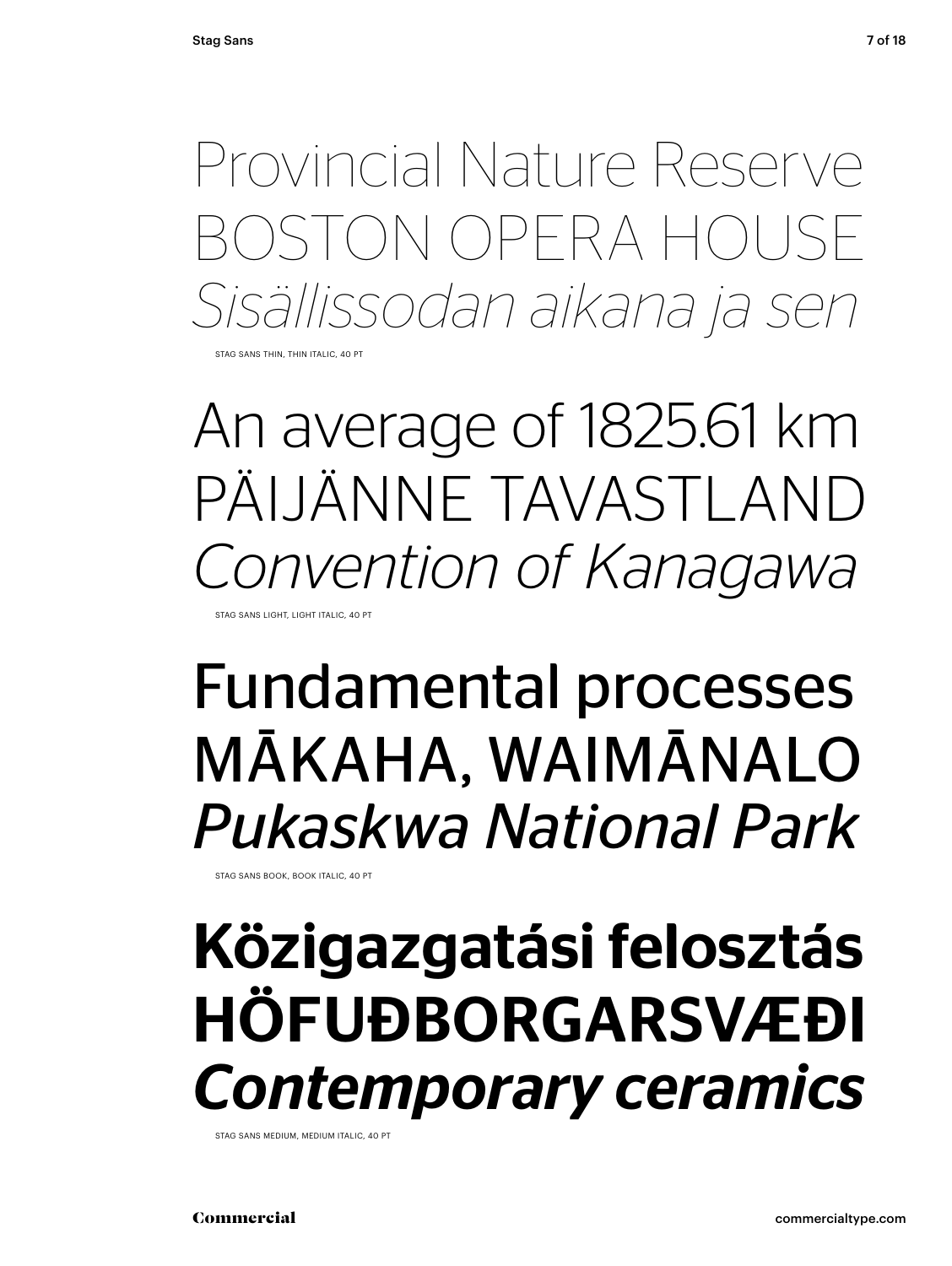### **Städtepartnerschaften UPPSALA DOMKYRKA** *Abitibi-Témiscamingue*

STAG SANS SEMIBOLD, SEMIBOLD ITALIC, 40 PT

### **Birgitta Gustafsdotter MUNICIPAL PROJECT**  *Dollard-des-Ormeaux*

STAG SANS BOLD, BOLD ITALIC, 40 PT

### Burnaby City Council TOWN OF PRIMROSE *Informal designation*

STAG SANS BLACK, BLACK ITALIC, 40 PT

### 1,281,522 inhabitants SIGNIFICANT OTTER *Sør-Odal, Nannestad*

STAG SANS BLACK, BLACK ITALIC, 40 PT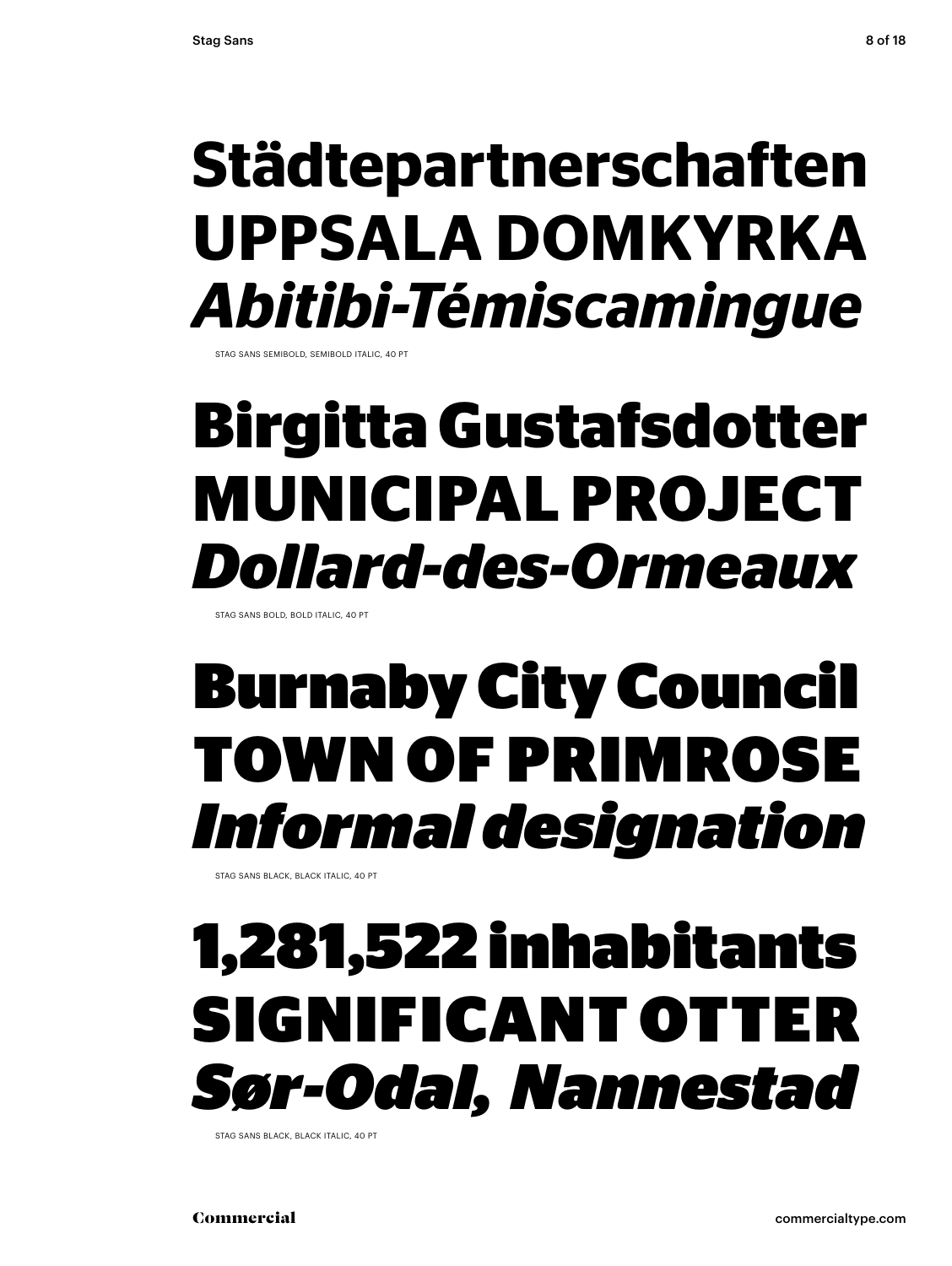VAN OUDHEID NAAR MIDDELEEUWEN Between 1960 and 1962 London became *EERSTE STADHOUDERLOZE TIJDPERK Suosittu matkakohde on Lapin lääni, jossa*

STAG SANS THIN THIN ITALIC, 24 PT

CSODÁLATOSAN JÓZAN, GYORS ESZŰ The administration of Brussels is formed *BUT THE IRREVERSIBLE TIME OF THE A territory of the French colonial empire*

STAG SANS LIGHT, LIGHT ITALIC, 24 PT [ALTERNATE ITALIC a]

QUISPAMSIS, SALISBURY & LAMEQUE The Discreet Charm of the Bourgeoisie *AN INCOMPLETE MYTHICAL WORLD Kylä sijaitsi leveiden laidunkaistaleiden*

STAG SANS BOOK, BOOK ITALIC, 24 PT

### NATIONAL FILM BOARD OF CANADA First of all the measure of commodity *BRUCE PENINSULA NATIONAL PARK Post-war investment in heavy industry*

STAG SANS MEDIUM, MEDIUM ITALIC, 24 PT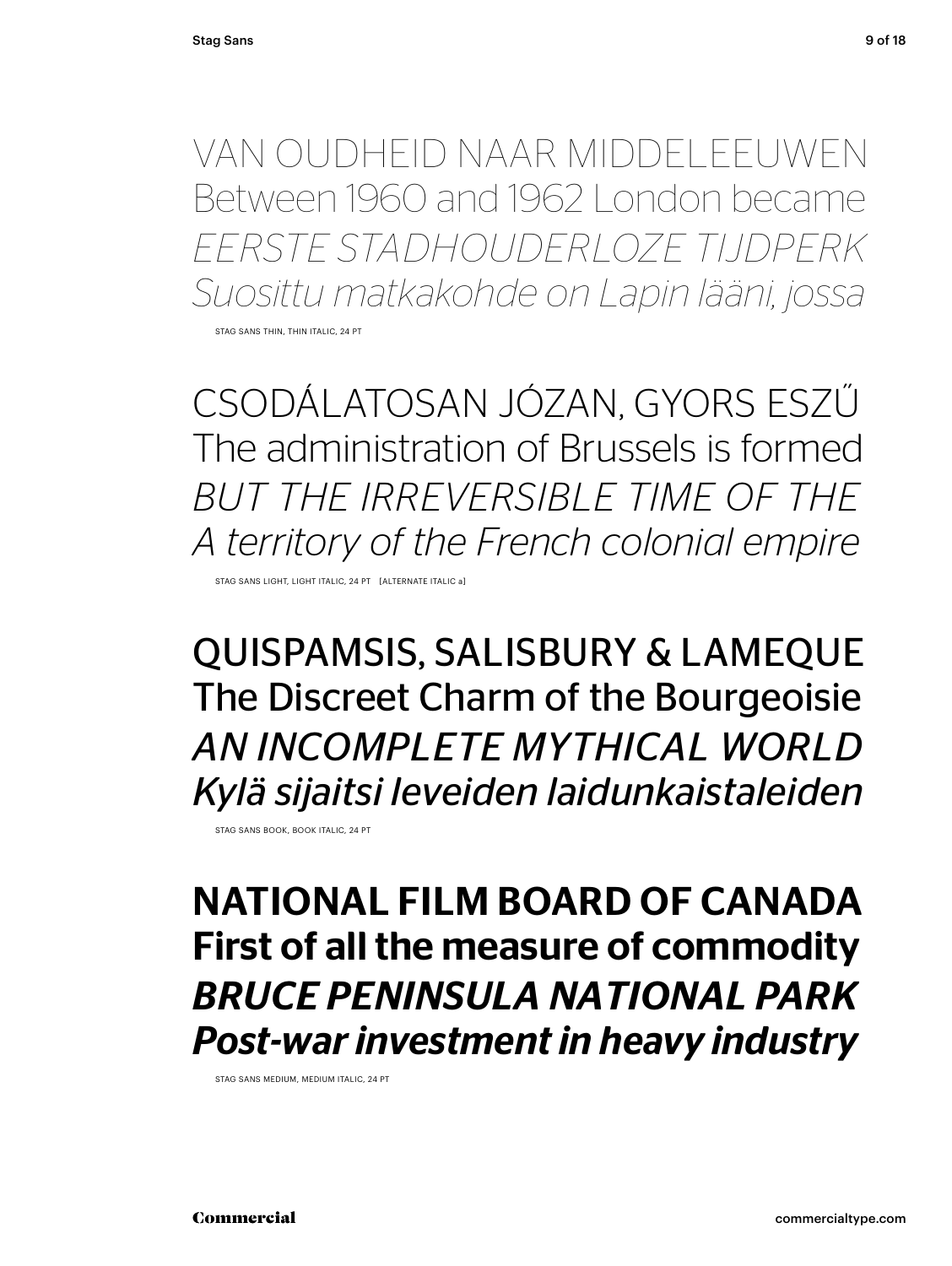### **KUSTAA VAASAN VALTAKAUDELLA Metropolregion Berlin/Brandenburg** *HAN GICK FÖRBI KARUSELLEN OCH Tiden har mildnet den og klarnet den*

STAG SANS SEMIBOLD, SEMIBOLD ITALIC, 24 PT

### **WELLINGTON REGIONAL COUNCIL Le charme discret de la bourgeoisie** *L'ÎLE-BIZARD–SAINTE-GENEVIÈVE Oversaw infrastructure expansions*

STAG SANS BOLD, BOLD ITALIC, 24 PT

FĂT-FRUMOS SE SUI-N LUNTRE ŞI Pacific Rim National Park Reserve *COMPARATIVE MYTH & HISTORY Świata tego drobne tajemnice zna* 

STAG SANS BLACK, BLACK ITALIC, 24 PT

### ISOLATED COMMUNITIES OF THE Due to the success of this separate *LANAUDIÈRE, NORD-DU-QUÉBEC The Acadians people settled along*

STAG SANS BLACK, BLACK ITALIC, 24 PT [ALTERNATE Q]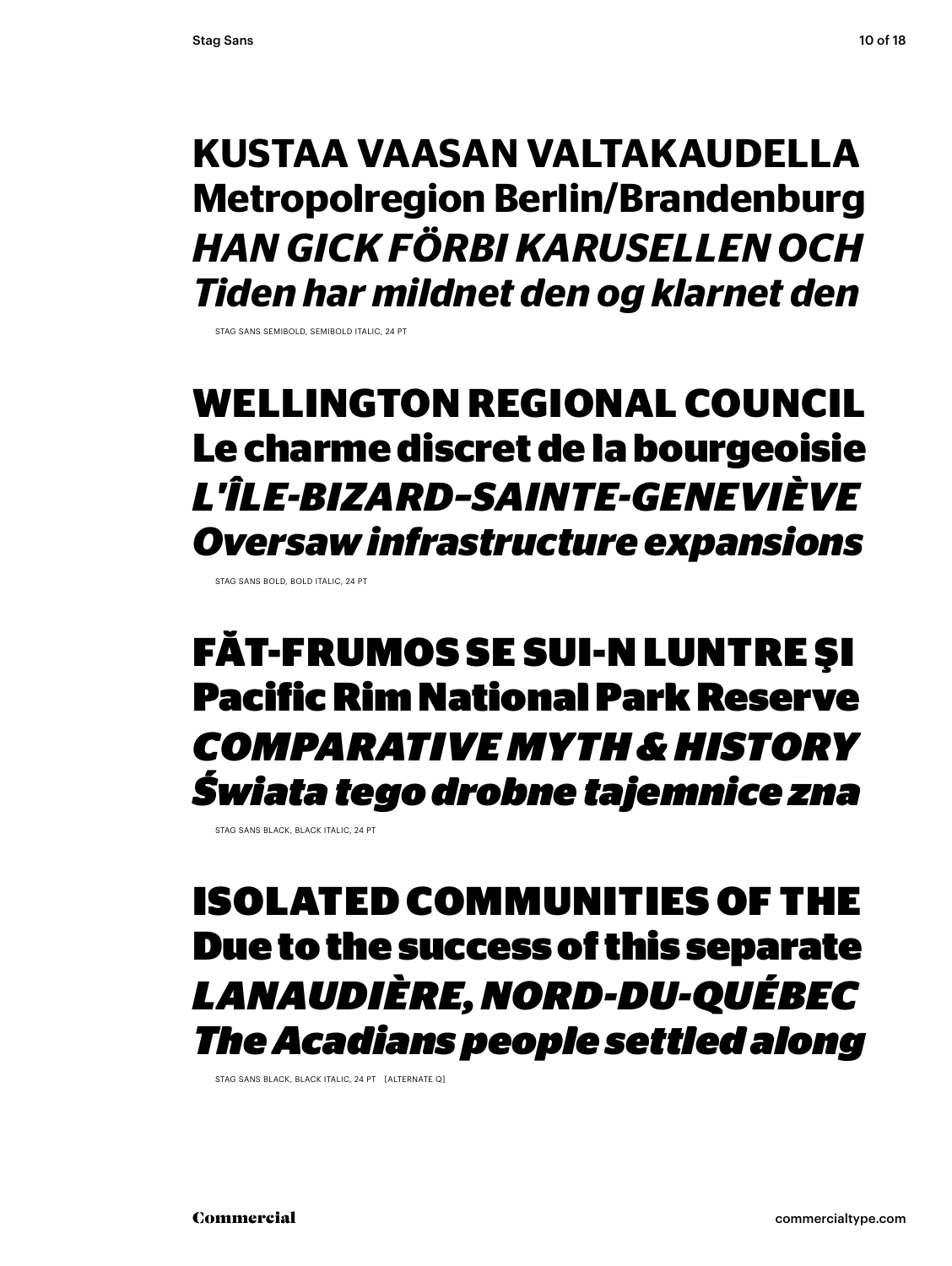VÄLIRAUHAN AIKANA NEUVOSTOLIITON JA SUOMEN A soprano is the highest of the standard four voice range *The greater part of the islands are found in the southwest* STAG SANS THIN, THIN ITALIC, 18 PT

SNÆFELLSNES-OG HNAPPADALSSÝSLA, DALASÝSLA Emanuel Swedenborg, 18th century scientist and mystic *Manchester is represented by three tiers of government* STAG SANS LIGHT, LIGHT ITALIC, 18 PT [ALTERNATE ITALIC a]

TÜRKİYE'DE EN BÜYÜK İDARİ BİRİME İL ADI VERİLİR Per al físic no existeix el concepte mentre no es brindi *To, čo v našej vede máme, i to, čoho sa nám nedostáva*

STAG SANS BOOK, BOOK ITALIC, 18 PT

DE VADER HAALDE ZIJN LAPPEN WEÊR VOOR DEN László Moholy-Nagy replaced Johannes Itten in 1923 *Það fylgdi líka sögunni, að það væri ærið hraðfara, pvi*

STAG SANS MEDIUM, MEDIUM ITALIC, 18 PT

**THE HIGHEST TEMPERATURES ON THE WARMEST Separation is the alpha and omega of the spectacle** *The Irwell and Mersey were made navigable by 1736*

STAG SANS SEMIBOLD, SEMIBOLD ITALIC, 18 PT

#### **NE MOGU DA NE SPOMENEM KAKO JE POSTALA Finland currently numbers 5,350,156 inhabitants** *In 1950 half of the Finnish workers were occupied*

STAG SANS BOLD, BOLD ITALIC, 18 PT

#### HISTOIRE(S) DU CINÉMA: UNE HISTOIRE SEULE The second official language is Swedish, spoken *Seulement un mot et ce mot comme mouvement*

STAG SANS BLACK, BLACK ITALIC, 18 PT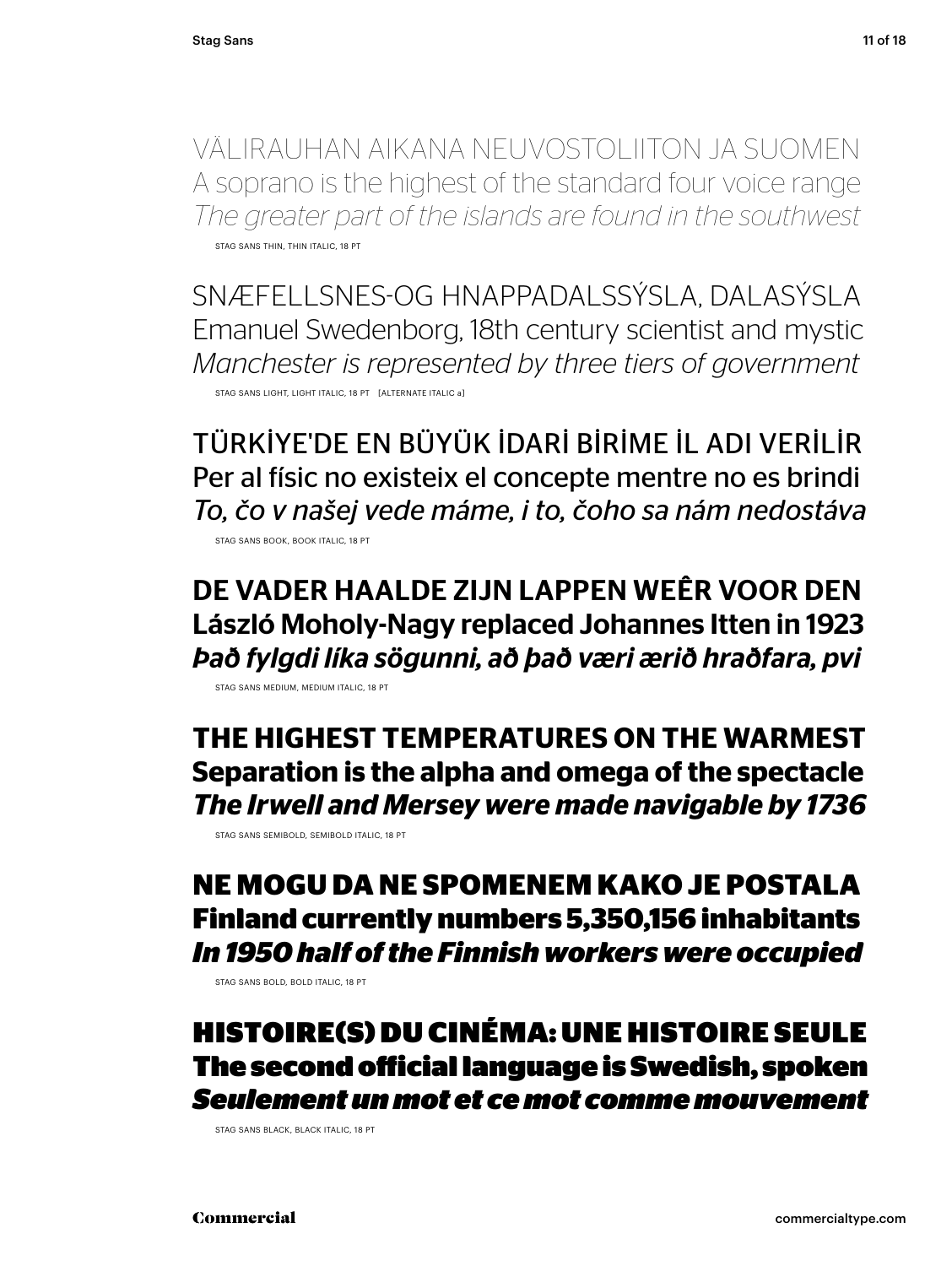STAG SANS BOOK, 16 PT

BOOK ALL CAPS

BOOK

SEMIBOLD

BOOK ITALIC

PROPORTIONAL LINING FIGURES

BOLD

BOOK ITALIC

THE SPANISH WAR, which began in 1739, as well as the French war which soon followed it, occasioned a further increase of the debt, which, on the 31st of December 1748, after the war had been concluded by the **treaty of Aix-la-Chapelle**, amounted to £78,293,313. The most profound peace, of 17 years continuance, had taken no more than £8,328,354,17 from it. A war, of less than nine years continuance, added £31,338,689 to it. (Refer to *Postlethwaite's History of the Public Revenue*.) During the administration of Mr. Pelham, the interest of the public debt was reduced to 3%; the sinking fund was increased, and some part of the public debt was paid off. In 1755, before the late war, the funded debt of Great Britain amounted to £72,289,675. On the 5th of January 1763, at the conclusion of the peace, the funded debt amounted debt to £122,603,336. The unfunded debt has been stated at £13,927,589. But the expense **occasioned by the war** did not end with the conclusion of the peace; so that, on the 5th of January 1764, the funded debt was increased (partly by a new loan, and partly by funding a part of the unfunded debt) to £129,586,789, there still remained (according to the very well informed author of *Considerations on the Trade and Finances of Great Britain*) an unfunded debt, which was brought to account in that and the following year, of 975,017. In 1764, therefore, the public debt of Great Britain, funded and unfunded together, amounted, according to this au-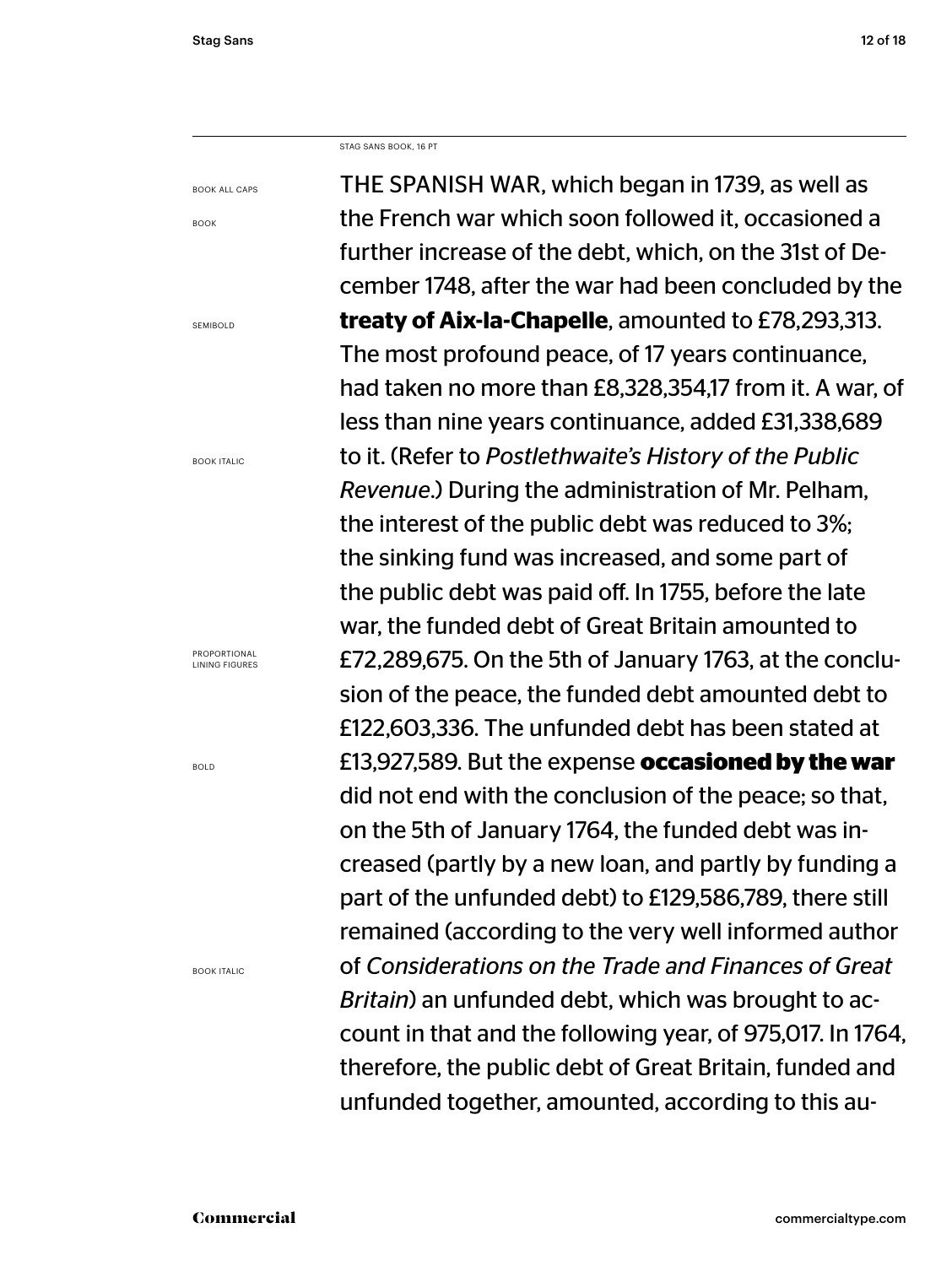### Pharmacologists STAG SANS LIGHT, 60 PT STAG SANS THIN, 60 P iergartenstraße Västernorrlands STAG SANS MEDIUM, 60 PT STAG SANS BOOK, 60 PT Herausragende **Mezőgazdaság** STAG SANS BOLD, 60 PT STAG SANS SEMIBOLD, 60 PT **Interpretation** Hertfordshire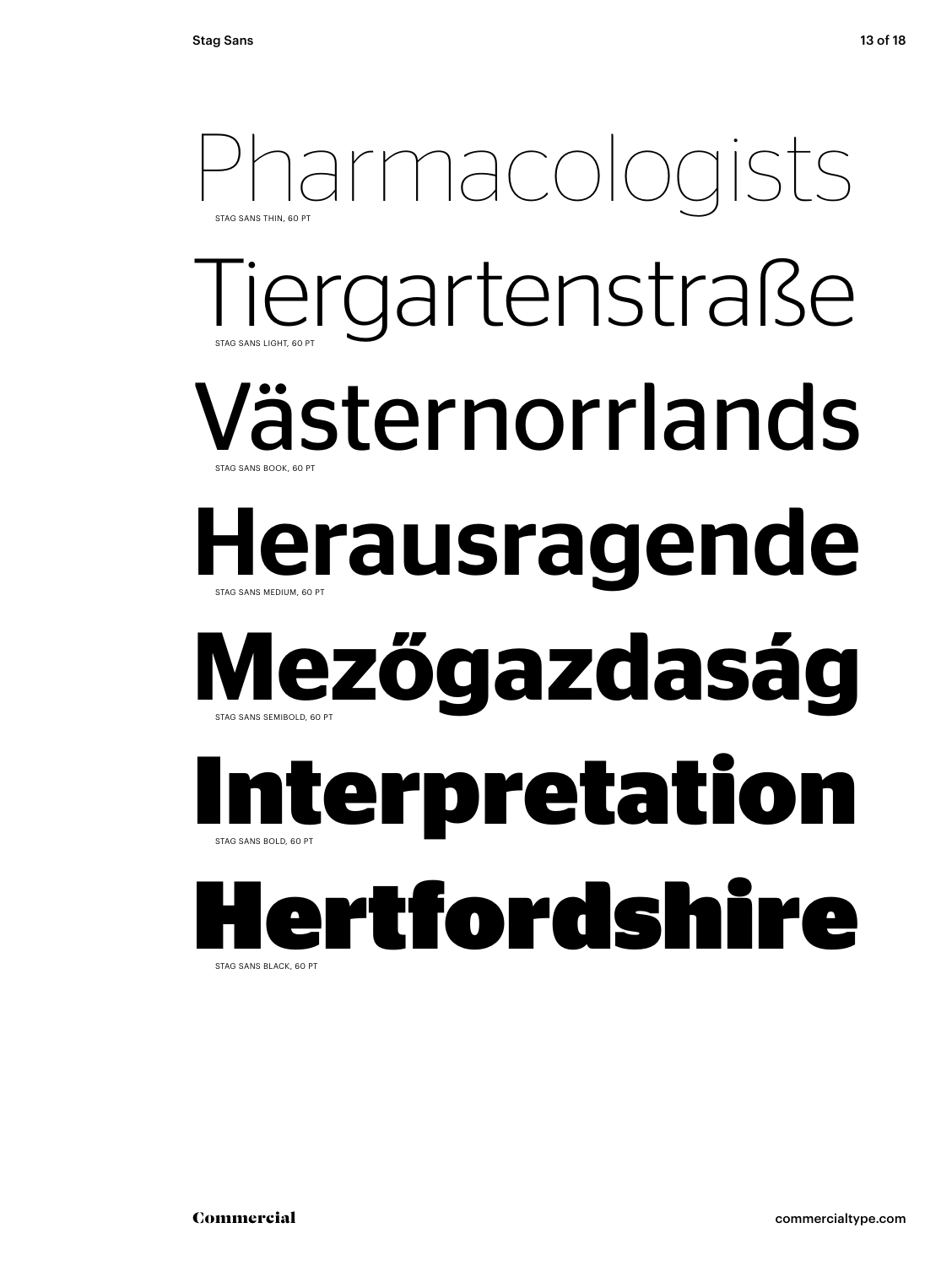

STAG SANS BLACK ITALIC, 60 PT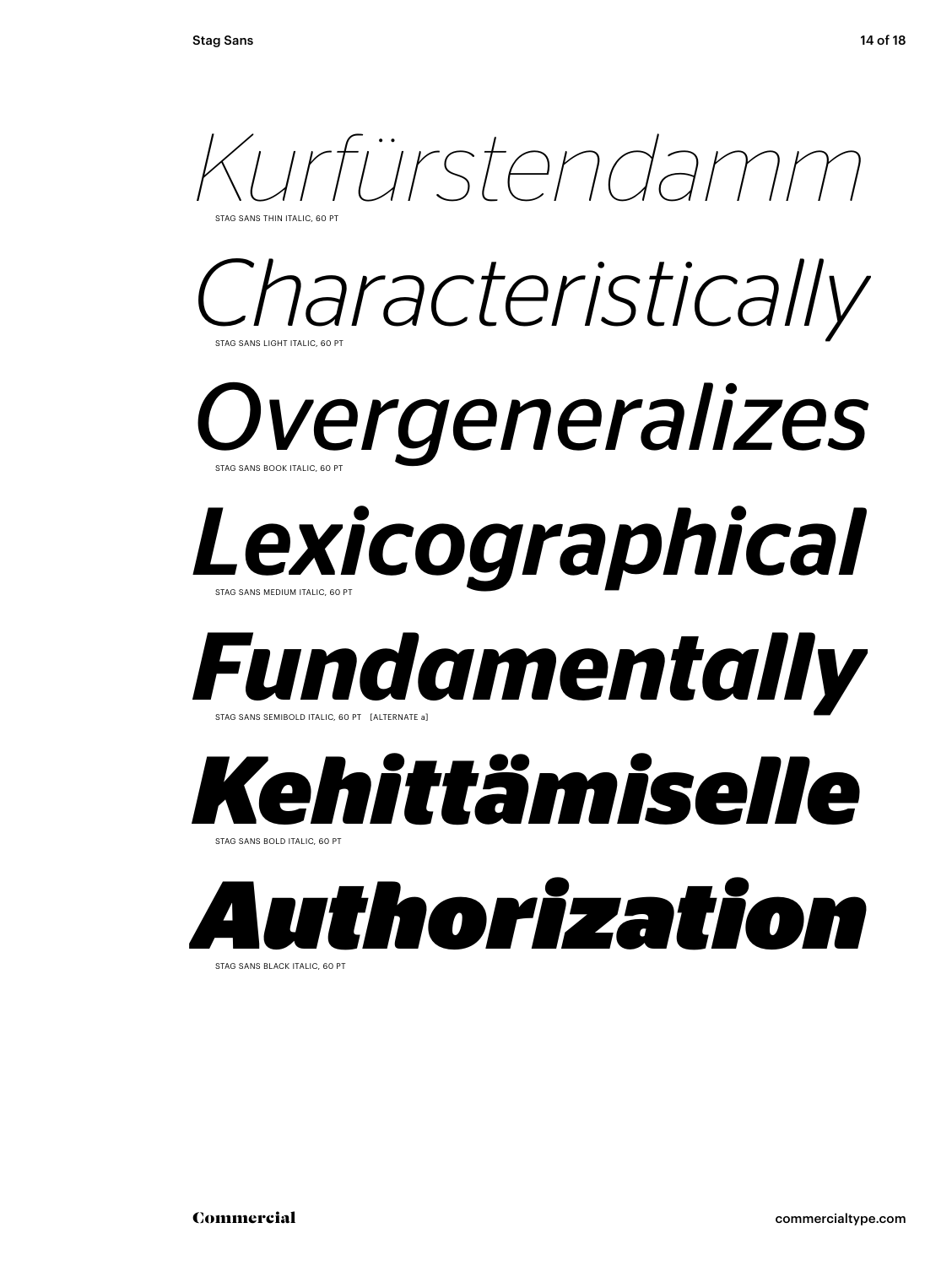| <b>UPPERCASE</b>                        | ABCDEFGHIJKLMNOPQRSTUVWXYZ                                                                                                    |  |  |
|-----------------------------------------|-------------------------------------------------------------------------------------------------------------------------------|--|--|
| LOWERCASE                               | abcdefghijklmnopgrstuvwxyz                                                                                                    |  |  |
| STANDARD PUNCTUATION                    | j!¿?.,:;--—()[]{}/ \&@""''·,,«»<> §•¶†‡©®™                                                                                    |  |  |
| ALL-CAP PUNCTUATION                     | --—@•¶†‡                                                                                                                      |  |  |
| <b>LIGATURES</b>                        | fb fh fi fj fk fl ff ffb ffh ffi ffj ffk ffl                                                                                  |  |  |
| PROPORTIONAL LINING<br>default figures  | \$£€¥1234567890¢f %‰ao#°<+=-x÷>                                                                                               |  |  |
| PREBUILT FRACTIONS                      | $\frac{1}{2}$ $\frac{1}{3}$ $\frac{2}{3}$ $\frac{1}{4}$ $\frac{3}{4}$ $\frac{1}{8}$ $\frac{3}{8}$ $\frac{5}{8}$ $\frac{7}{8}$ |  |  |
| <b>NUMERATORS &amp;</b><br>DENOMINATORS | H0123456789/0123456789                                                                                                        |  |  |
| STYLISTIC ALTERNATES                    | $Q$ Q 66 99 $\langle \rangle$ $\rangle$ $\langle \rangle$                                                                     |  |  |
| <b>ACCENTED UPPERCASE</b>               | ÁÂÀÄĂÃĂĀĄÆÇĆČĈĊĎĐÉÊÈËĔĔĒĘĞĜĢĠĦĤ<br>ÍÎÌÏIIJĴĶŁĹĽĻÑŃŇŅÓÔÒÖŐŐŌØŒŔŘŖŠŚŞŜŞ<br>ÞŤŢÚÛÙÜŬŰŨŲŮÝŸŽŹŻ                                    |  |  |
| <b>ACCENTED LOWERCASE</b>               | áâàäåããāąæçćčĉċďđðéêèëěėēęğĝģġħĥ<br>ımıïijijkłĺľļñńňnóôòöõőōøœŕřŗßšśşŝş<br>þťtúûùüŭűūyůýÿžźż                                  |  |  |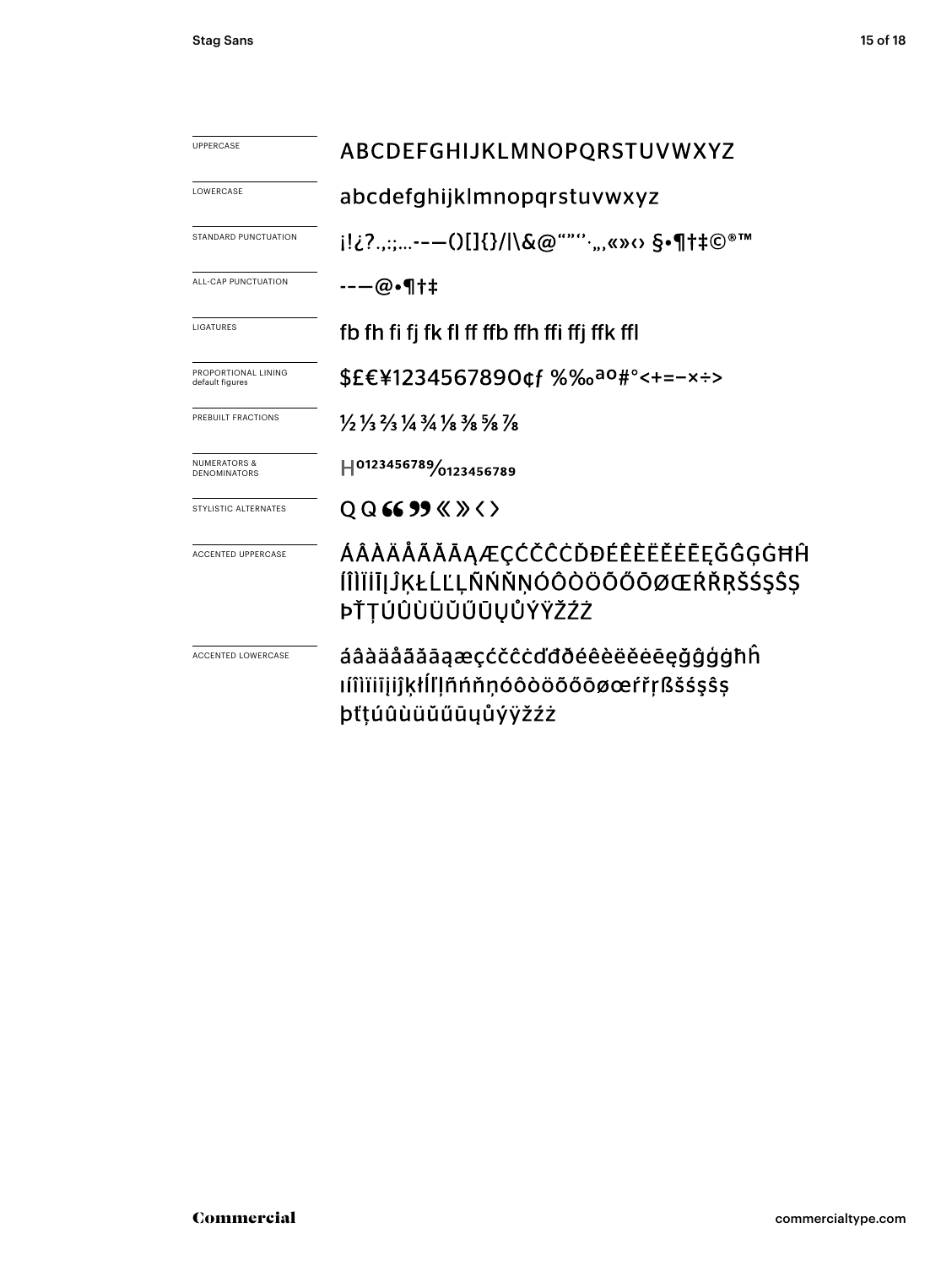| <b>UPPERCASE</b>                               | <b>ABCDEFGHIJKLMNOPQRSTUVWXYZ</b>                                                                                             |  |
|------------------------------------------------|-------------------------------------------------------------------------------------------------------------------------------|--|
| LOWERCASE                                      | abcdefghijklmnopgrstuvwxyz                                                                                                    |  |
| STANDARD PUNCTUATION                           | j!¿?.,:;---()[]{}/ \&@""'`;,,«»‹› §•¶†‡©®™                                                                                    |  |
| ALL-CAP PUNCTUATION                            | --—@•¶†‡                                                                                                                      |  |
| LIGATURES                                      | fb fh fi fj fk fl ff ffb ffh ffi ffj ffk ffl                                                                                  |  |
| PROPORTIONAL LINING<br>default figures         | \$£€¥1234567890¢f %‰ <sup>ao</sup> #°<+=-×÷>                                                                                  |  |
| PREBUILT FRACTIONS                             | $\frac{1}{2}$ $\frac{1}{3}$ $\frac{2}{3}$ $\frac{1}{4}$ $\frac{3}{4}$ $\frac{1}{8}$ $\frac{3}{8}$ $\frac{5}{8}$ $\frac{7}{8}$ |  |
| <b>NUMERATORS &amp;</b><br><b>DENOMINATORS</b> | H0123456789/0123456789                                                                                                        |  |
| STYLISTIC ALTERNATES                           | $a$ Q Q 66 99 « » < > áâàäååããā $q$                                                                                           |  |
| <b>ACCENTED UPPERCASE</b>                      | ÁÂÀÄĂĂĂĂĀĄÆÇĆČĈĊĎĐÉÊÈËĔĔĒĔĞĜĢĠĦĤ<br>ÍÎÌÏİĪJĴĶŁĹĽĻÑŃŇŅÓÔÒÖÕŐŌØŒŔŘŖŠŚŞŜŞ<br>ÞŤTÚÛÙÜŬŰŨŪŲŮÝŸŽŹŻ                                  |  |
| <b>ACCENTED LOWERCASE</b>                      | áâàäåããāąæçćčĉċďđðéêèëěēeğĝģġħĥ<br>ıíîìïiījiĵķłĺľļñńňṇóôòöõőōøœŕřṛßšśşŝṣ<br>þťtúûùüŭűūųůýÿžźż                                 |  |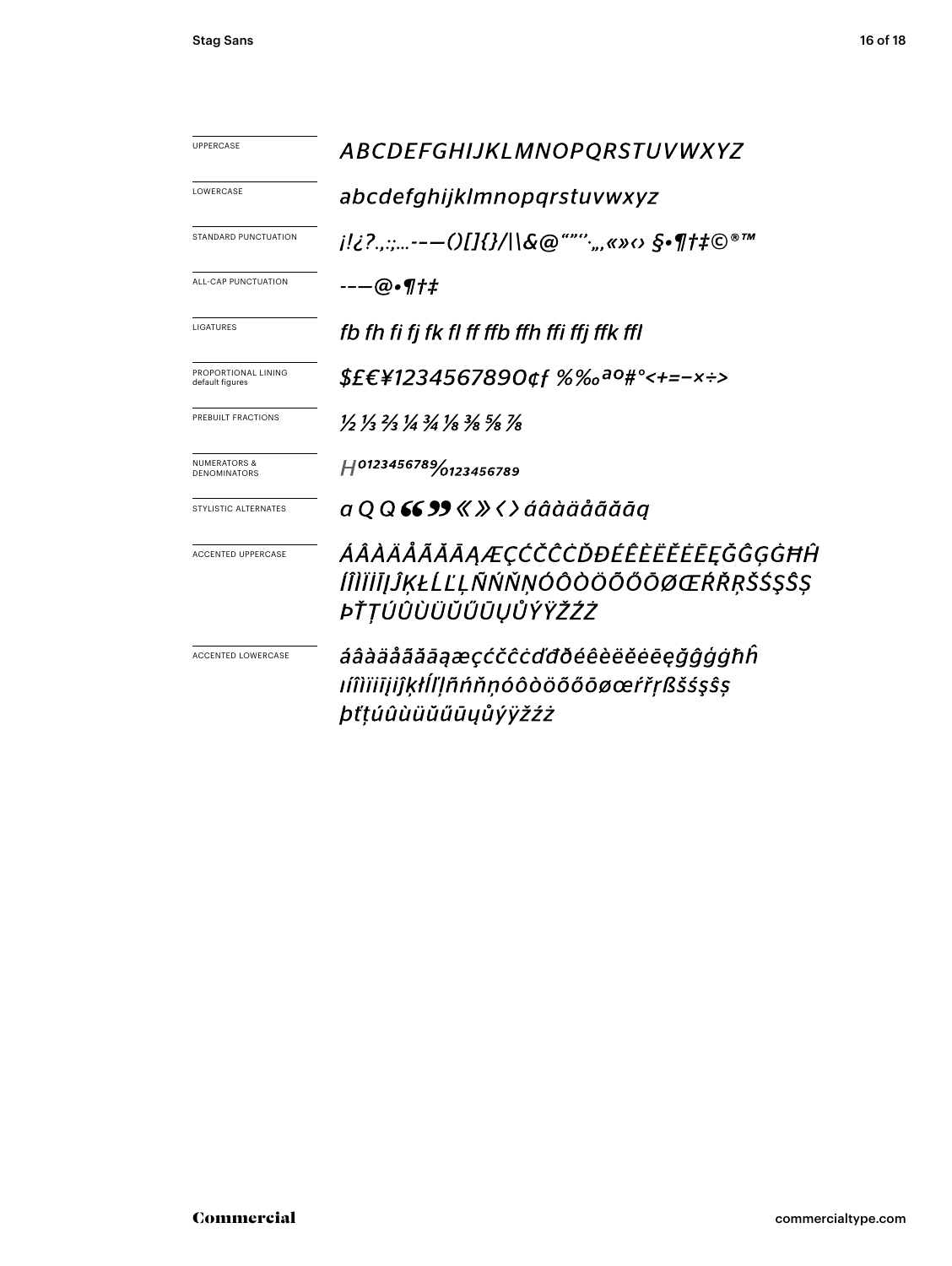| <b>OPENTYPE FEATURES</b><br><b>FAMILY WIDE</b>       | <b>DEACTIVATED</b>         | <b>ACTIVATED</b>             |
|------------------------------------------------------|----------------------------|------------------------------|
| <b>ALL CAPS</b>                                      | Fish & 'Chips' for £24.65? | FISH & 'CHIPS' FOR £24,65?   |
| PROPORTIONAL LINING<br>default figures               | Sale price: \$3,460 €1,895 | Sale price: \$3,460 €1,895   |
| <b>FRACTIONS</b>                                     | 217/2624 10/18 460/920     | $217/2624$ $10/18$ $460/920$ |
| <b>DENOMINATOR</b><br>for making arbitrary fractions | 0123456789 0123456789      | 0123456789 0123456789        |
| <b>NUMERATOR</b><br>for making arbitrary fractions   | 0123456789 0123456789      | 0123456789 0123456789        |
|                                                      |                            |                              |

**OPENTYPE FEATURES** ROMAN & ITALIC

#### **DEACTIVATED ACTIVATED**

big quotes

Illustrator / Photoshop

STYLISTIC SET 02 **SET 02** "Quit Quilting Quite *Quickly*" "Quit Quilting Quite *Quickly*" "Quit Quilting Quite Quickly" STYLISTIC SET 03 **STARK SOM THE** *Quit Quilting Quite <i>Quickly***"** "Quit Quilting Quite *Quickly*"

STYLISTIC SET 01 "<sup>THE "</sup>Quit Quilting Quite *Quickly*" **"** " STYLISTIC ALTERNATES "Quit Quilting Quite *Quickly*" **66 Quit Quilting Quite** *Quickly* **99** 

**OPENTYPE FEATURES** ITALIC ONLY

a and related *Päijänne Tavastia, Materializing* Illustrator / Photoshop *Päijänne Tavastia, Materializing*

**DEACTIVATED ACTIVATED** 

*STYLISTIC SET 04 Päijänne Tavastia, Materializing Päijänne Tavastia, Materializing* **STYLISTIC ALTERNATES**<br>Illustrator/Photoshop